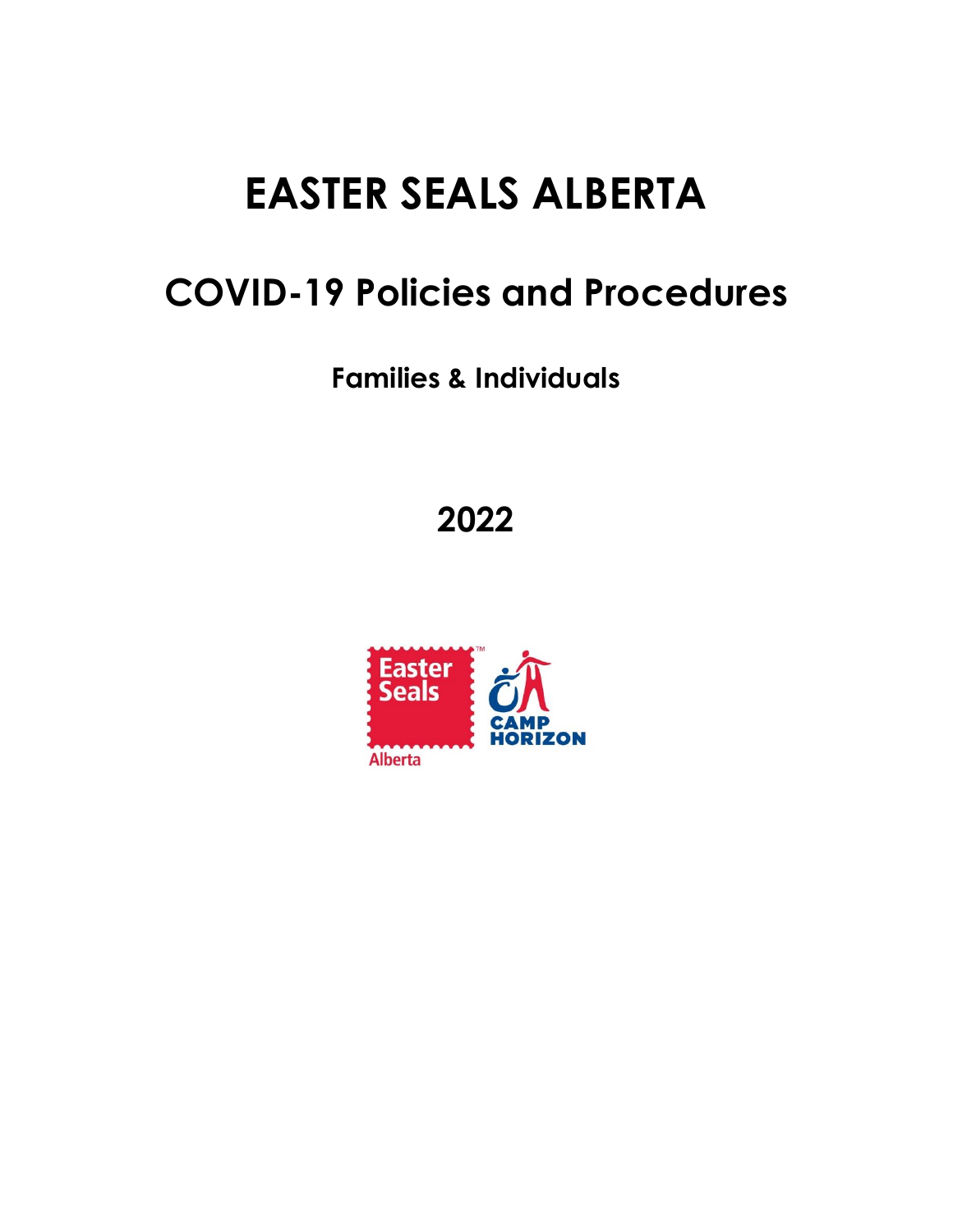#### Before Camp

During registration all campers must complete the COVID-19 waiver and upload a copy of their COVID-19 vaccinations.



i. We require a minimum of **2 doses** of the COVID-19 vaccine.

Prior to arrival at camp a health screening must be completed and presented to admittance staff.

ii. Health screening must be completed no more than 12hrs before arrival.

#### Arrival at Camp



All parents/guardian are required to stay in their vehicles during drop off. Admittance staff will come to your vehicle to double check paper work, health screening, and collect any necessary medication. Once confirmed your camper's counsellor will come and retrieve them and their baggage and bring them into camp.

#### At Camp



Campers will be organized into cohorts based on the camp they are enrolled in. Cohorts will have limited interaction with other groups on site.



Enhanced cleaning and disinfecting procedures are in place for before, during, and after camp. High touch areas and frequently used spaces will be cleaned on a regular basis throughout the day. Staff will clean and disinfect all equipment and program spaces in-between use.



Physical distancing will be used when campers have to interact with campers outside of their cohort.



Campers will be required to wear masks indoors. Masks will not be required in cabins when with their cohort. Masks will be **required** when physical distancing between cohorts is not possible.



Hand washing and sanitization will be required on a regular basis. Hand sanitizer stations will be placed around camp. Campers are required to sanitize their hands before and after each activity.